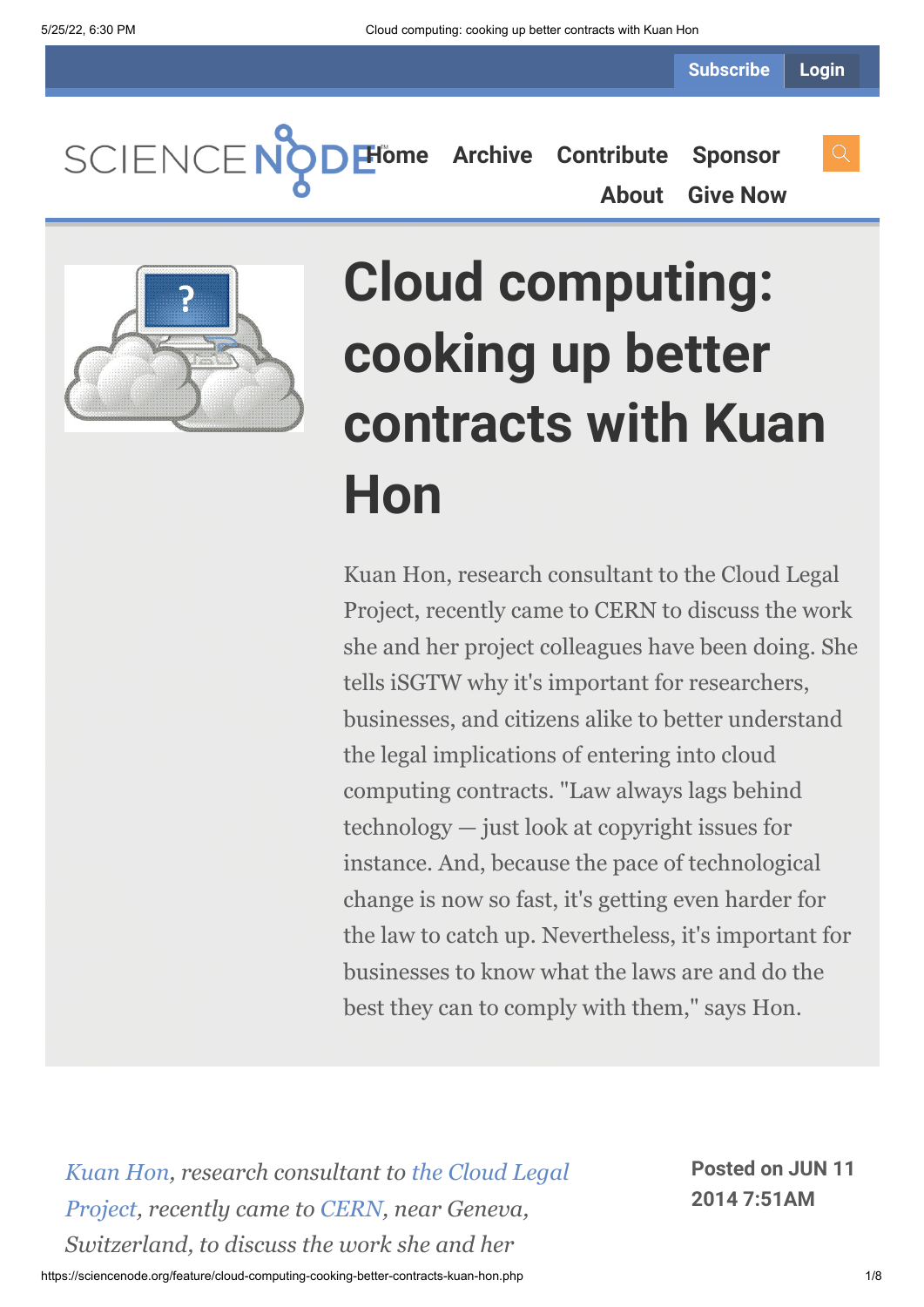

*Kuan Hon is research consultant to the Cloud Legal Project.*

*project colleagues have been doing. She tells* iSGTW *why it's important for researchers, businesses, and citizens alike to better understand the legal implications of entering into cloud computing contracts.*

#### **What is the Cloud Legal Project?**

Since 2009, the Cloud Legal Project has been investigating the legal and regulatory implications of cloud computing. The research team is based at [the Centre for Commercial Law Studies at Queen](http://www.qmul.ac.uk/) Mary University of London, UK.

#### **How did the project start?**

In 2008, [Christopher Millard](http://www.law.qmul.ac.uk/staff/millard.html), professor of privacy and information law at Queen Mary University of London, was approached by Microsoft, who were keen to set up an academic research project about cloud computing. The project is actually funded



**[Andrew Purcell](https://sciencenode.org/author/andrew-purcell.php)** European editor

**Share this story**



 **Republish**

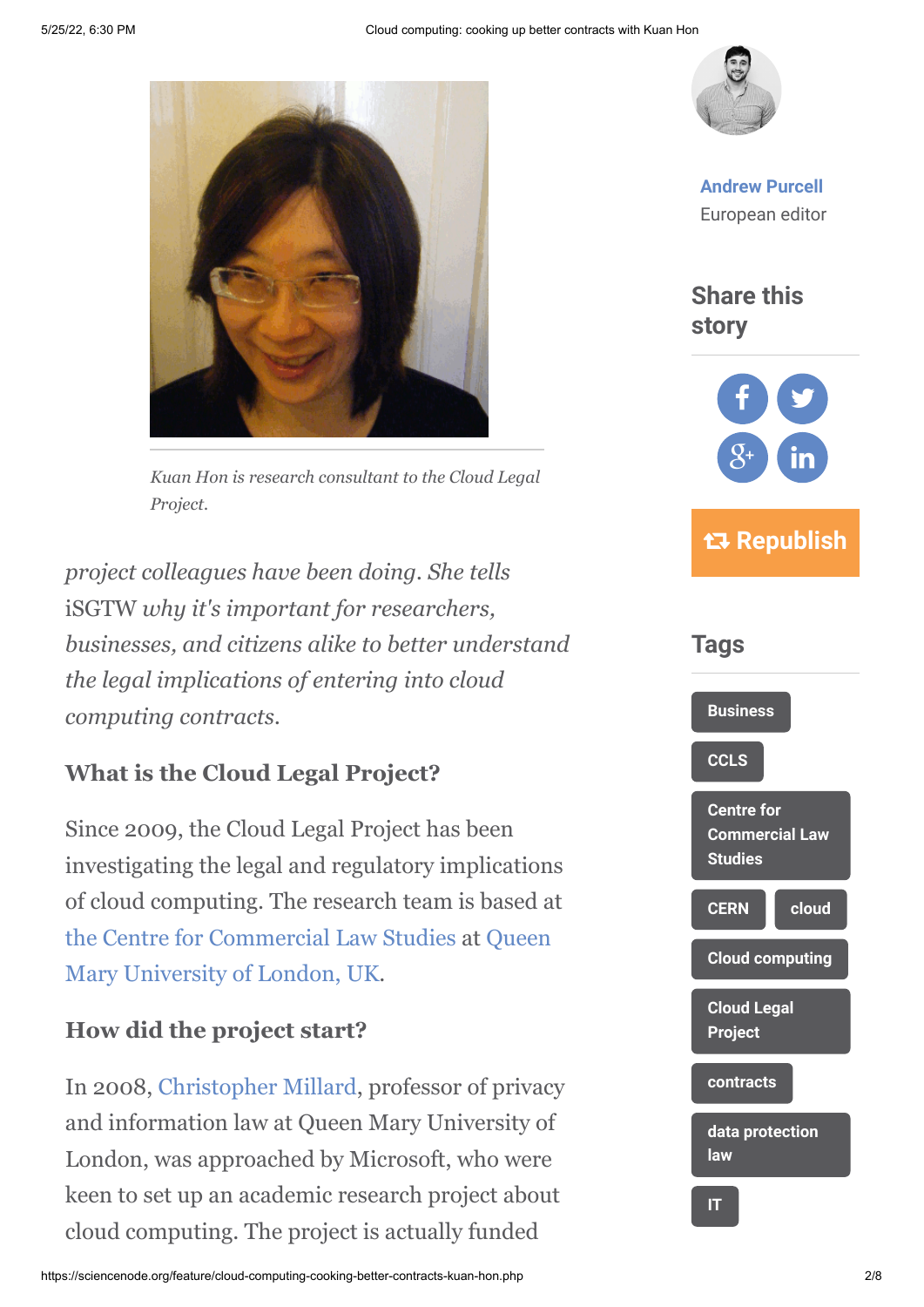through charitable donations from Microsoft, but it's academically independent.

#### **Why is it important that researchers, companies, and citizens better understand the legal implications of cloud computing?**

People need to better understand their liabilities and rights. In some ways, the issues around cloud computing are similar to those businesses face with traditional outsourcing, but in other ways they can also be very different - especially because of socalled 'layering' of clouds.

### **Could you perhaps explain how you feel cloud computing can differ from traditional forms of outsourcing? And what are the legal ramifications of this?**

Well, a lot of data protection laws for example are based on 1970s-style computer service bureaus, where you hand over your data and simply tell them what you'd like them to do with it. They then actively process the data in accordance with your instructions and send it back to you when no longer needed. [But cloud computing is not really like this:](http://blog.kuan0.com/2014/02/9-ds-of-cloud-computing-what-different.html) it's much more like 'self-service'.

[The analogy I like to use to explain all of this is](http://www.scl.org/site.aspx?i=ed26082) cooking: using traditional outsourced data processors is like hiring a caterer to cook food for you. However, using cloud is much more like renting a kitchen where you can cook food yourself - I suppose that would really be the equivalent of ['infrastructure as a service' \(IaaS\)](http://en.wikipedia.org/wiki/Infrastructure_as_a_service#Infrastructure_as_a_service_.28IaaS.29)[. With 'platform](http://en.wikipedia.org/wiki/Platform_as_a_service)

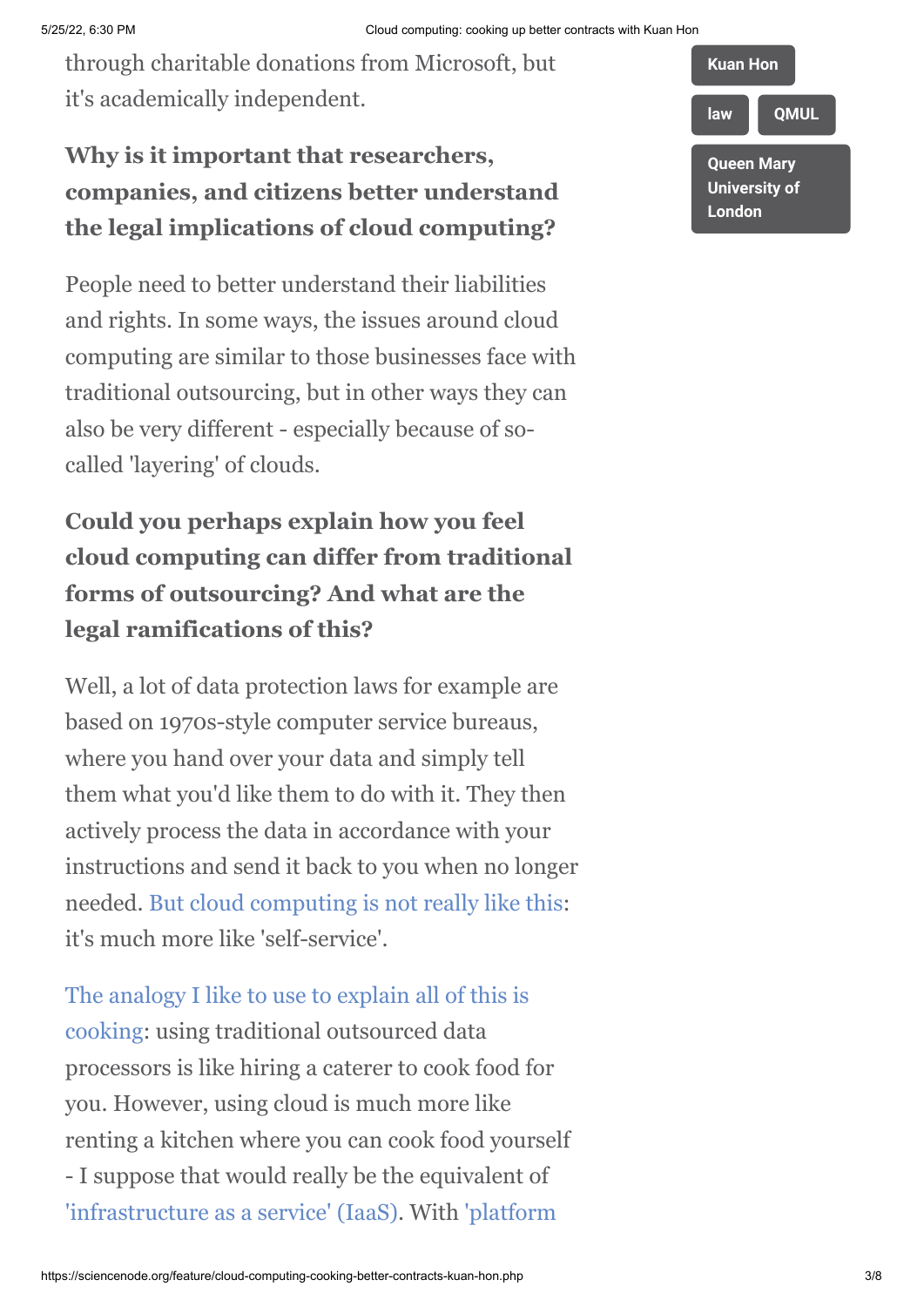**Do**

**you**

[as a service' \(PaaS\), it would be more like renting](http://en.wikipedia.org/wiki/Platform_as_a_service) a kitchen that's specifically equipped to produce, say, Indian food. And with ['software as a service' \(SaaS\)](http://en.wikipedia.org/wiki/Software_as_a_service), it would be like getting a ready meal and then cooking it yourself.

It can be very difficult to properly apply the laws that were designed for traditional outsourcing (hiring caterers) to cloud computing (renting kitchens), because it's an entirely different beast the laws really don't translate very well.



*[Image courtesy Πrate, Wikimedia Commons \(CC](http://creativecommons.org/licenses/by-sa/3.0/deed.en) BY-SA 3.0). Modifications have been made.*

#### **think these problems stem from a lack of expertise in this field among lawmakers?**

Law always lags behind technology - just look at copyright issues for instance. And, because the pace of technological change is now so fast, it's getting even harder for the law to catch up. Nevertheless, it's important for businesses to know what the laws are and do the best they can to comply with them.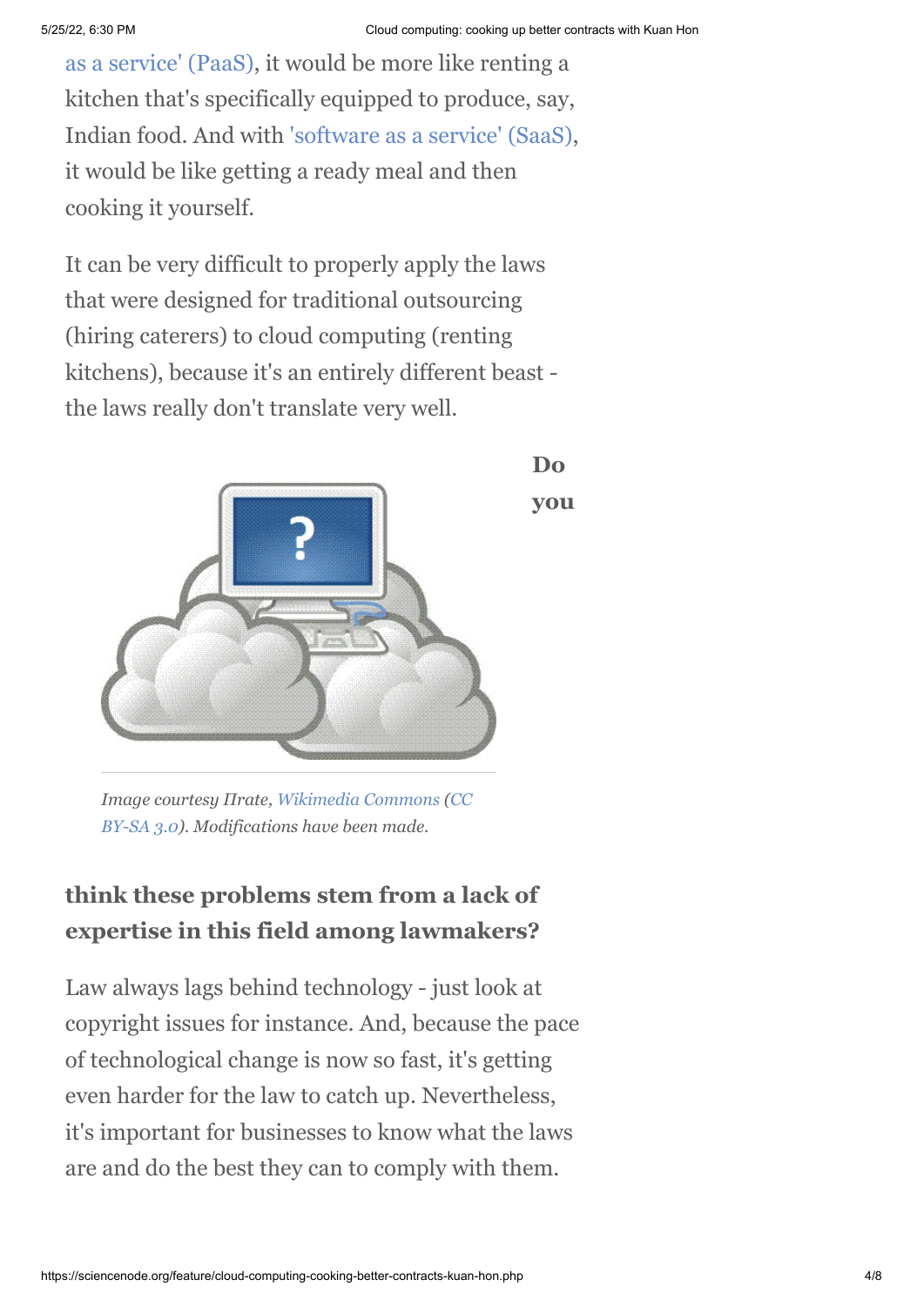[My colleagues and I published a research paper](http://journals.law.stanford.edu/stanford-technology-law-review/online/negotiating-cloud-contracts-looking-clouds-both-sides-now) about negotiating cloud contracts in *Stanford Technology Law Review* in 2012. In this paper, we reported on anonymous interviews we'd conducted with business users, cloud providers and other cloud market players such as integrators and law firms, discussing in depth the issues that were most hotly-negotiated in relation to cloud contract terms. Some interviewees reported that certain users would simply take a calculated risk and use cloud computing even when they may be in danger of breaking laws, because of the difficulty or even impossibility of complying with pre-digital laws in the cloud.

**As well as conducting these interviews, what other methods and approaches have you been using within the project? And what are the other specific legal issues you've been investigating?**

Well, the first big round of research we did looked at the standard terms of cloud providers' contracts. We compared these standard terms for about 30 different cloud providers and then we repeated this exercise again just last year. This was interesting, because it revealed patterns in how these terms have changed over time. Following on from that, we also conducted research into negotiated cloud contracts.

All of that's just one strand of what we've been doing though. Additionally, we've conducted research into and have published papers on the UK G-Cloud program, ownership of information in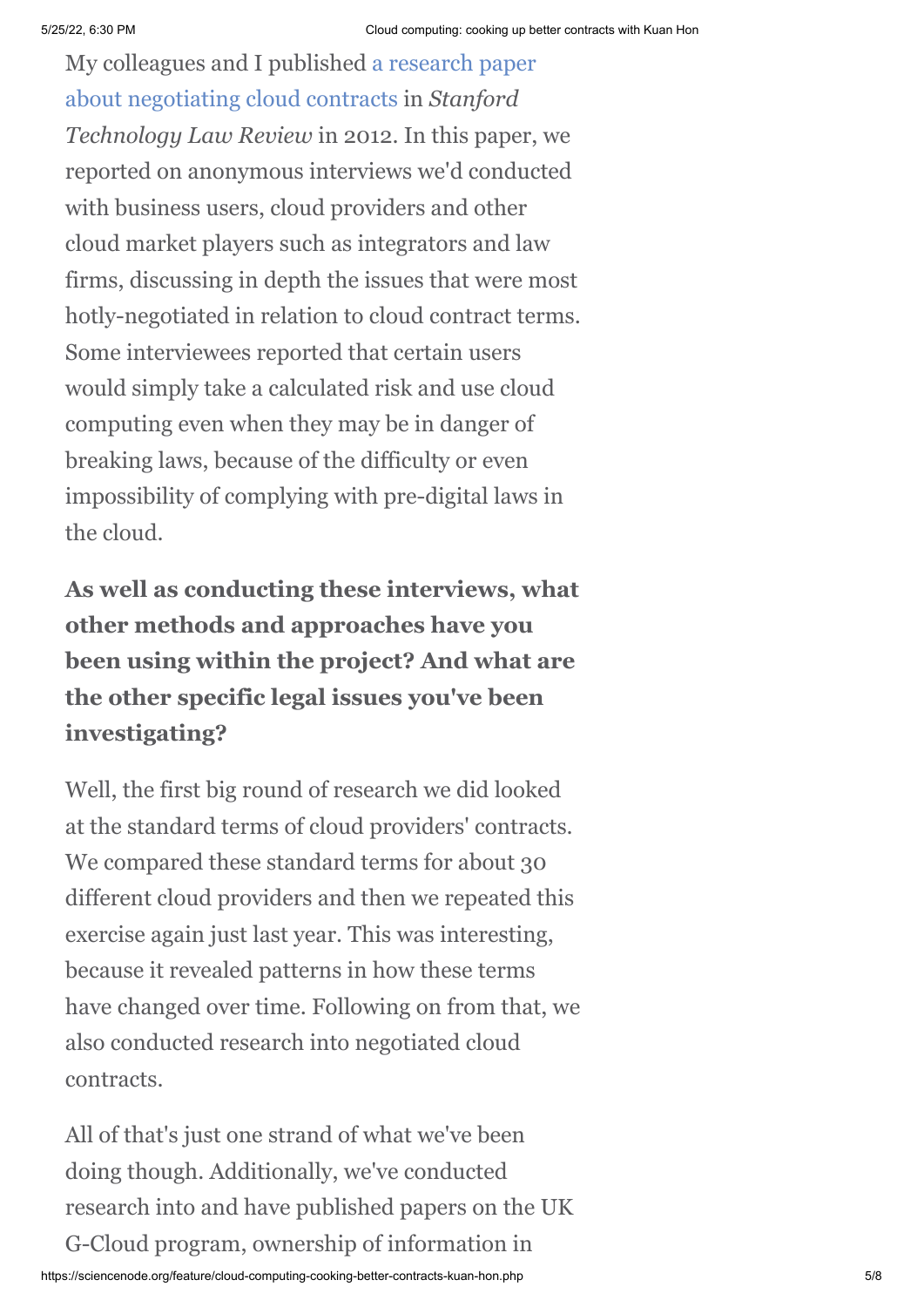clouds, competition law, access to cloud data by law-enforcement agencies, data protection (four papers), consumer protection, and cloud governance. The results have been collected and updated in a book published by Oxford University Press in late 2013, [Cloud Computing Law](http://www.amazon.co.uk/Cloud-Computing-Law-Christopher-Millard/dp/0199671680) (edited by Christopher Millard).

## **What have been the main findings of the project so far?**

For cloud users, the take home message is that you should make sure that you always really know what the contract terms are and that they suit your risk profile. It's also vital to carry out a risk assessment in which all departments of your business are involved, such as procurement, IT, risk and legal. Too many organizations have found their employees engaging in 'bring your own cloud', directly using cloud services with just a credit card or for free, without going through procurement. This is invariably on the cloud provider's standard terms, which involves legal risks for the business.

When businesses adopt cloud computing solutions, it's important to involve lawyers at the earliest possible stage of negotiating the contract. Businesses may be reluctant to do so because of the cost involved, but it can be much more expensive for the organization if something goes horribly wrong.

## **How important is education in all of this? How can you make businesses, researchers,**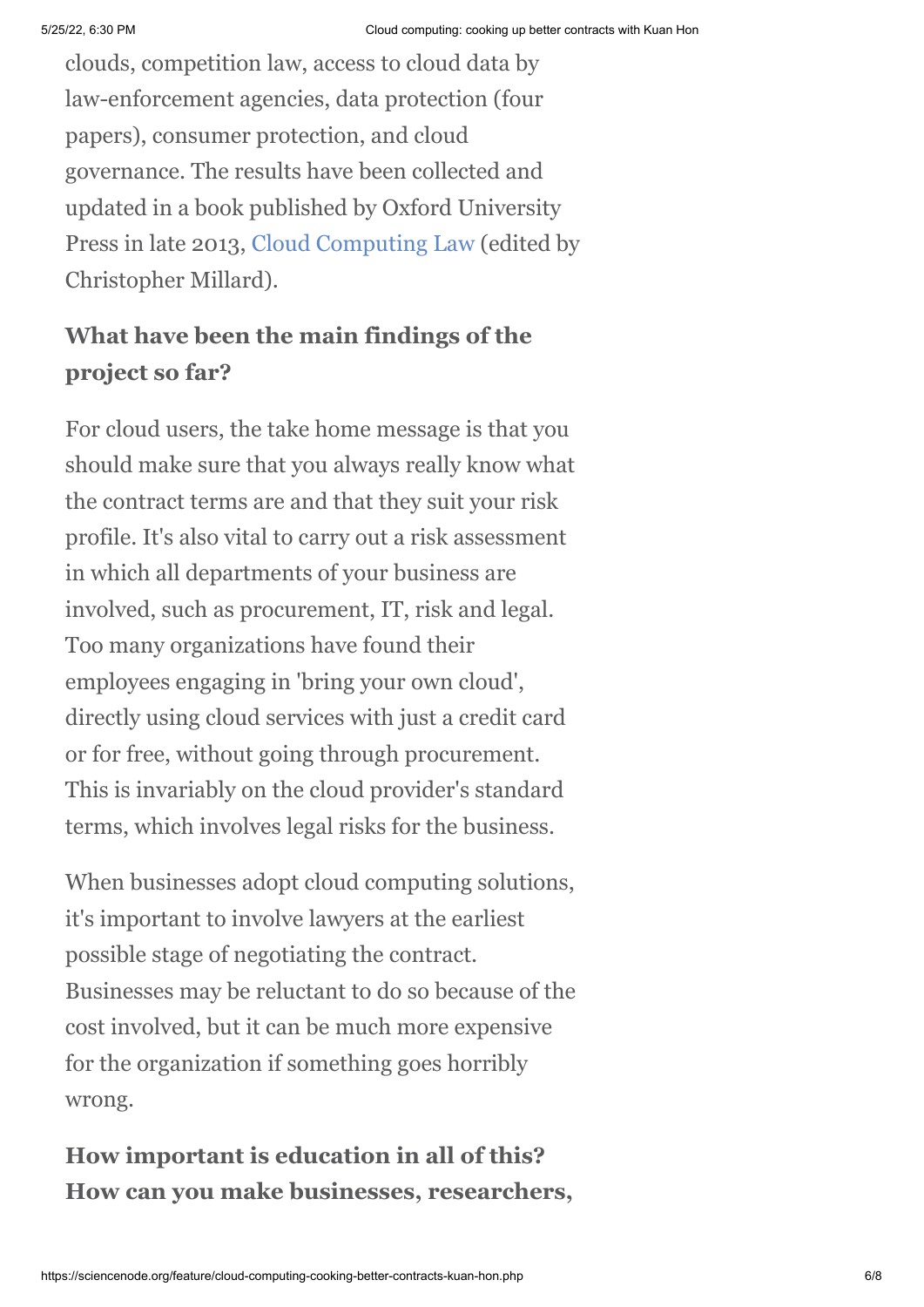#### **and citizens more aware of these issues you've raised?**

Education and awareness-raising are really important in all of this. People need to know about the importance of backing up data, encryption where possible, checking the liability positions of cloud service providers, and so on and so forth. Security awareness also needs to be improved, too. Of course, it's easy to say all of this, but how you actually go about raising people's awareness of this can be very tricky. The European Commission has said it wants to take action on raising awareness [and promoting skills in its 2012 communication on](http://eur-lex.europa.eu/LexUriServ/LexUriServ.do?uri=COM:2012:0529:FIN:EN:PDF) unleashing the potential of cloud computing in [Europe, while entities like The Cloud Security](https://cloudsecurityalliance.org/) Alliance are trying to promote best practices and provide education on cloud security.

#### **Finally, what's next for the Cloud Legal Project?**

We've recently started a collaboration with [Cambridge University's Computer Laboratory](http://www.csap.cam.ac.uk/news/article-csap-collaborates-new-cloud-computing-centre/), which I'm very excited about. This should provide lots of opportunities for multi-disciplinary projects and papers. It's still very early days yet, but the computer scientists at Cambridge can delve into the technologies involved in cloud computing, while we can do the same in terms of the laws surrounding the use of these technologies, and hopefully our joint research will yield new insights.